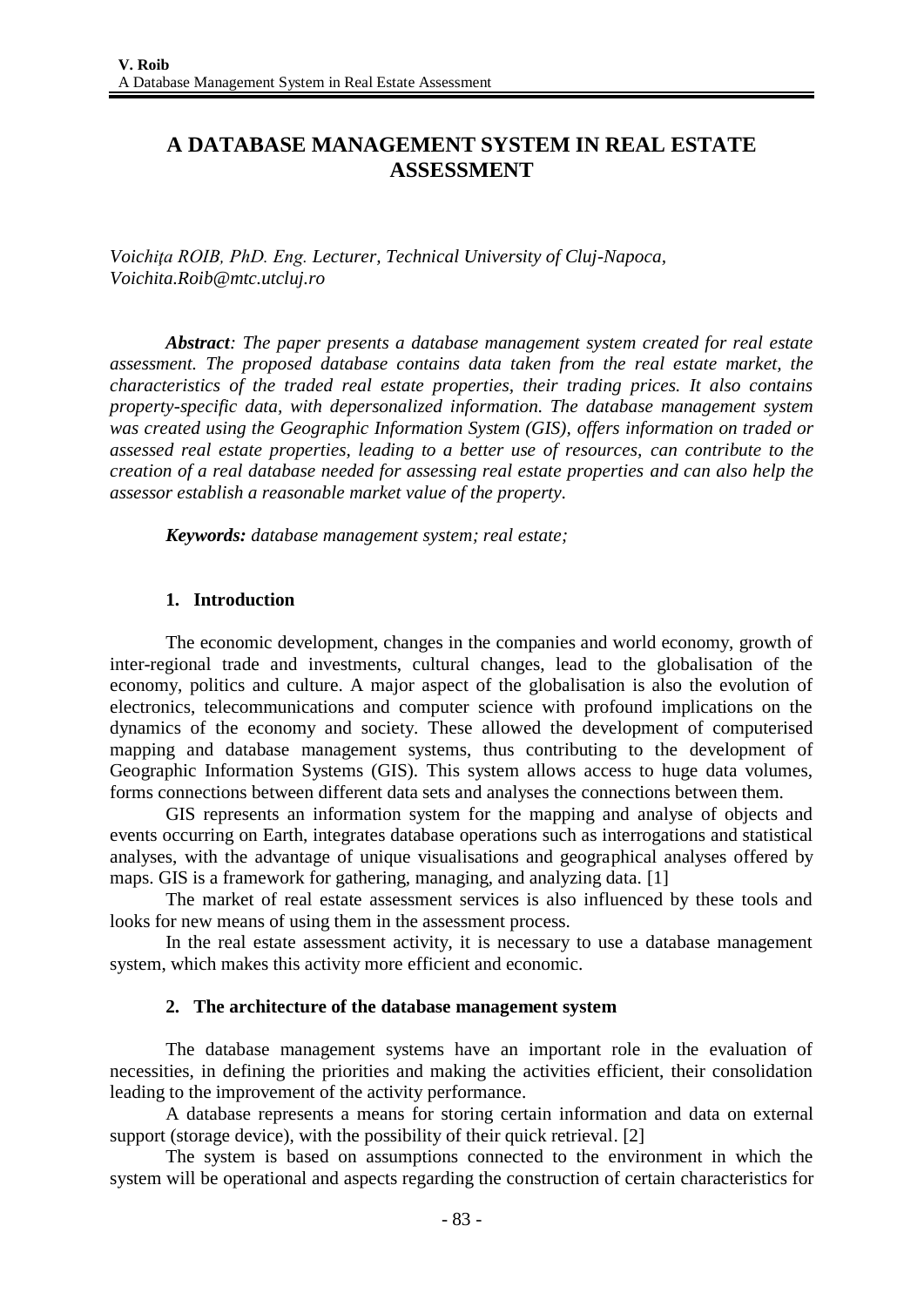the system. The objectives of defining the architecture specific to the system are the following: making sure that the assumptions and the customisation are correct and correspond to the expectations and provision of a stable base for the system, able to function and which is practical. The systems may be regarded from three perspectives:

- constructive - the system is built from several subsystems, which in their turn are built from other subsystems and/or components;

- functional - a system can fulfil one or more specific functions, according to the set of objectives it has;

- behavioural - a system can execute the functions and interacts with the environment.

The framework architecture expresses a system in several manners:

- functional- functional architecture represents the functionality the system needs to meet the necessities of the users;

- physical- physical architecture highlights how the functionality may be implemented as applications, to meet the needs of the users.

- in terms of communications - communication architecture represents the connection allowing the data transfer between the systems in the physical architecture and between these systems and the outside world.

A system architecture represents only a description of how the system components interact to meet the objectives of the system. It performs three main objectives:

- defines the functioning manner of the entire system;

- defines what each component is doing;

- defines which information is transmitted between the components. [3][4]

The proposed database management system uses to transmit the necessary services to the users, an information chain containing the data acquisition, data processing and distribution of information to system users, (Fig.1).



Fig. 1. Database Management System architecture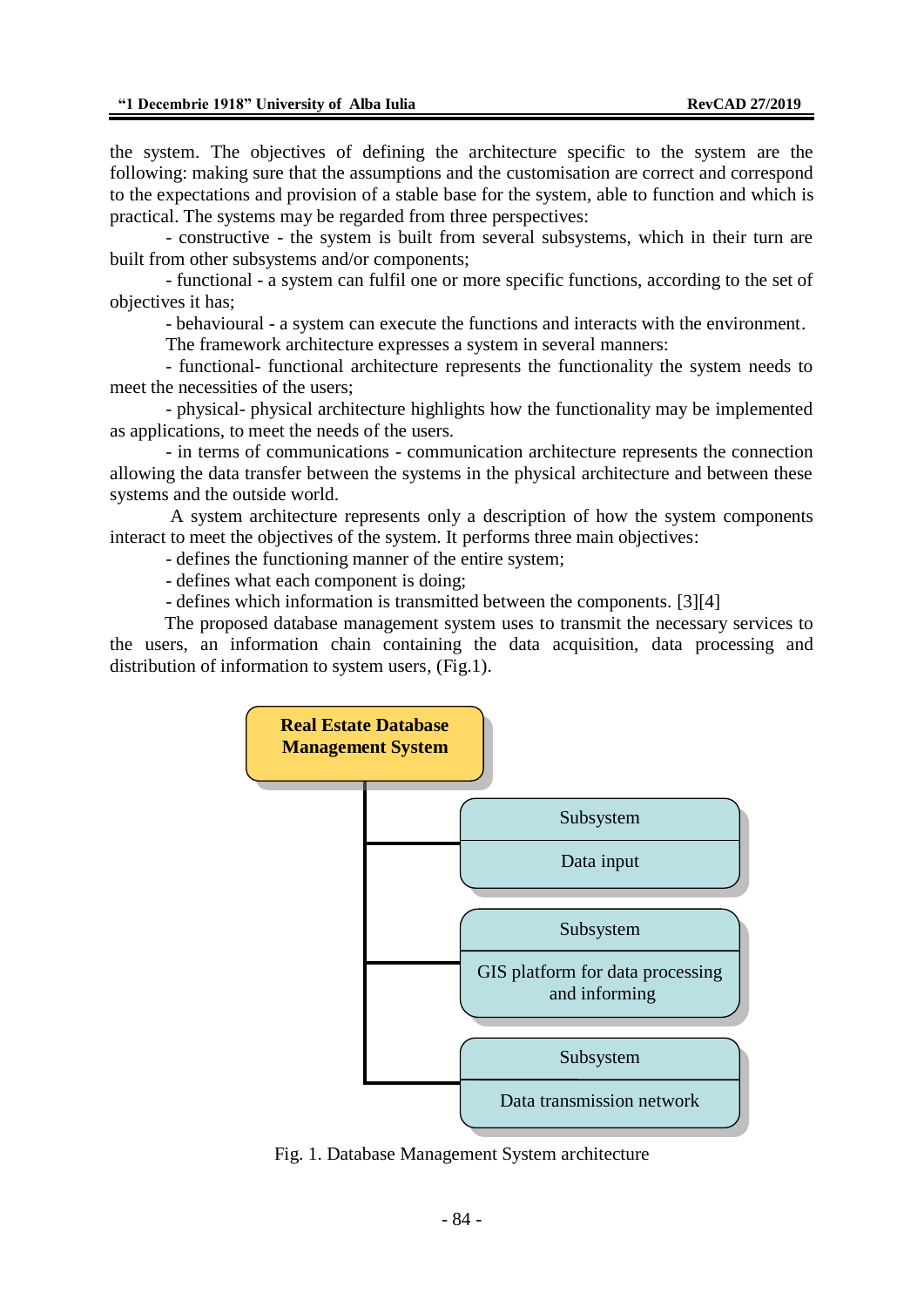The architecture of proposed system is open, allows subsequent changes, extensions and is made based on standards related to the real estate appraisal.

The database management system was created using the Geographic Information System. It analyzes spatial location and organizes layers of information into visualizations using maps. The GIS platforms offer tools for special spatial analysis in order to learn the real space, with the help of which data is collected, managed, analyzed and displayed in order to obtain a reasonable market value of a real estate property. [1], [5]

In order to create the data base, was used AutoCAD Map 3D which allows use of spatial data from many popular file formats used in GIS. Thus, DWG files of the program AutoCAD can be used, as well as raster images, spatial data from different data bases or files, or attribute data. As source of spatial data one can use: data bases created with Oracle, SQL server or other similar data base programs, Autodesk SDF files or ESRI SHP files, AutoCAD drawings, Excel files or raster images. The program allows work with CAD objects, as well as with geospatial data, and a map can be exported in a DWG format in order to be visualized in AutoCAD too, which does not allow the interpretation of relations between objects and data sources. [6]

The database was created in Microsoft Access softwear, for attaching the database was used *Map Explorer – Data Sources*, (Fig.2).

| Linkage Type                       | <b>Generate Data Links</b>                           |                      | $\pmb{\times}$ |
|------------------------------------|------------------------------------------------------|----------------------|----------------|
| <b>● Blocks</b>                    | ◯ Text ◯ Enclosed Blocks                             | <b>Enclosed Text</b> |                |
| Data Links                         | ○ Create Object Data Records ● Create Database Links |                      |                |
| Link Template:                     | Date                                                 |                      | ٧              |
| Block:                             | ID casa                                              |                      | v              |
| Database3"date object table"(Date) |                                                      |                      |                |
| <b>NRCRT</b><br>Key 1:             | Tag 1:                                               | <b>NUMAR</b><br>v    |                |
| Key 2:                             | Tag 2:                                               |                      |                |
| Key 3:                             | Tag 3:                                               |                      |                |
| Database Validation                |                                                      |                      |                |
| ◉ None                             | ◯ Link Must Exist                                    | Create if New        |                |
| Use Insertion Point as Label Point |                                                      |                      |                |
|                                    | <b>OK</b><br>Cancel                                  | Help                 |                |

Fig. 2. Generating the link between data and buildings

Usually, a database is memorised in one or several files. The database is manipulated with the help of database management systems. The most common type of database is the relational one, in which data are memorised in tables. Apart from tables, one relational database may contain indexes, stored procedures, triggers, users and groups of users, data types, security mechanisms and transactions management mechanisms etc. [2]

The Buildings Table was created; it contains fields with details of the property and of existing buildings, structural components, details on finishes, facilities, size, materials and installations, the condition of each described element, the current usage of the property and the price of land and building, (Fig. 3).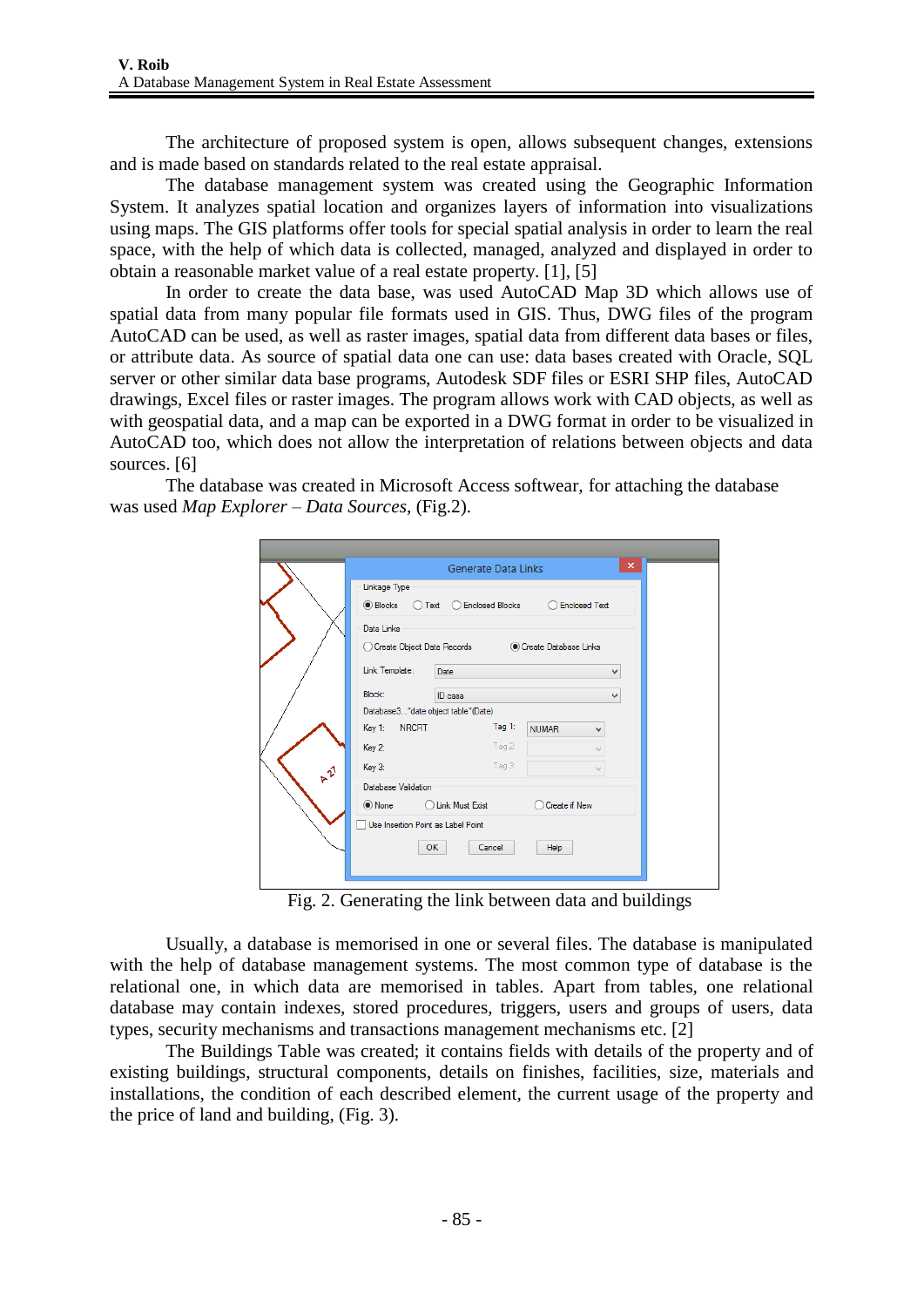| Suprafata terenului | Utilitati      | Nr. nivele constructie | <b>Structura</b> | Finisaie | Orientarea cladirii | Garai/loc parcare | An constructie | Suprafata construita | Suprafata desfasurata | Suprafata utila |
|---------------------|----------------|------------------------|------------------|----------|---------------------|-------------------|----------------|----------------------|-----------------------|-----------------|
| 368.26              | E, A, C, G, Tf | $P+M$                  | puternica        | medii    | $N-E$               | garaj             | 2011           | 77.27                | 135.21                | 94.65           |
| 374.24              | E, A, C, G, Tf | $P+M$                  | puternica        | medii    | $N-E$               | garaj             | 2011           | 78.77                | 137.86                | 96.50           |
| 373.33              | E, A, C, G, Tf | $P+M$                  | puternica        | medii    | $N-E$               | garaj             | 2011           | 78.77                | 137.86                | 96.50           |
| 372.41              | E. A. C. G. Tf | $P+M$                  | puternica        | medii    | $N-E$               | garaj             | 2011           | 78.77                | 137.86                | 96.50           |
| 371.50              | E, A, C, G, Tf | $P+M$                  | puternica        | medii    | $N-E$               | garaj             | 2011           | 78.77                | 137.86                | 96.50           |
| 370.53              | E, A, C, G, Tf | $P+M$                  | puternica        | medii    | $N-E$               | garaj             | 2011           | 78.77                | 137.86                | 96.50           |
| 368.06              | E, A, C, G, Tf | $P+M$                  | puternica        | medii    | $N-E$               | garaj             | 2011           | 78.77                | 137.86                | 96.50           |
|                     |                |                        |                  |          |                     |                   |                |                      |                       |                 |

| Pret unitar teren (mp) | Pret unitar constructie (mp) | <b>Pret teren</b> | <b>Pret constructie</b> |
|------------------------|------------------------------|-------------------|-------------------------|
| 242                    | 1047                         | 87292.57          | 101034.28               |
| 242                    | 1047                         | 106981.09         | 119154.43               |
| 245                    | 1050                         | 129557.65         | 158795.98               |
| 245                    | 1050                         | 129912.24         | 158795.98               |
| 245                    | 1050                         | 130106.09         | 158795.98               |
| 245                    | 1050                         | 129605.00         | 158795.98               |
| 245                    | 1050                         | 128781.08         | 158795.98               |

Fig. 3. Buildings Table. Management of data from the database

#### **3. Results and discussion**

In real estate assessment, one of the main methods used is the market approach. This offers an indication of the value by comparing the subject asset with identical or similar assets, for which the prices are known. In this method, the first step is to obtain the trading prices of the identical or similar assets, recently traded on the market. If there are few recent transactions, the prices of identical or similar assets that are listed or offered for sale may be considered, provided that the relevance of such information is clearly established and critically analyzed. [7]

It is important in the assessment process to have information regarding real estate transactions or bid prices. This requires the transparency of the real estate market, by having knowledge about the real estate transactions.

The proposed database contains data centralized from the real estate market. It presents the traded real estate properties prices and other relevant public-known information. It can be used by both sellers and buyers, and can also be accessed by local authorities or other institutions, such as banks or notaries. It is also useful in analyzing the volume of transactions and the price trends, through which the margin between supply and trading prices, and the entrepreneur's profit will result. [8]

The proposed database system contain 3 subsystems, (Fig.1):

- Data Input subsystem: the trading prices required for the database can be taken from the sale-purchase contracts, which are in the possession of sellers, buyers, real estate agents, notaries, local authorities, banks, utilities suppliers. Another source of information could be the National Agency of Cadastre and Real Estate Publicity (ANCPI) and the e-Terra system (electronic integrated system for cadaster and land registration). The e-Terra system, which is designed to manage property data, is a mandatory unitary system of technical, economic, legal evidence of national importance for all real estate across the country that contributes to the creation of a real basis for the assessment, taxation and guarantee property [9].

- GIS platform subsystem: GIS platform for data processing, support for informing, data visualization, and statistics. In Fig.4, Fig.5 the query to the platform is shown.

- Data transmission network subsystem: modern communications technologies such as the Internet.

The database is of useful help in the assessment process because it collects information on assessed or traded properties, which is centralized and transparent, facilitating the assessor's work.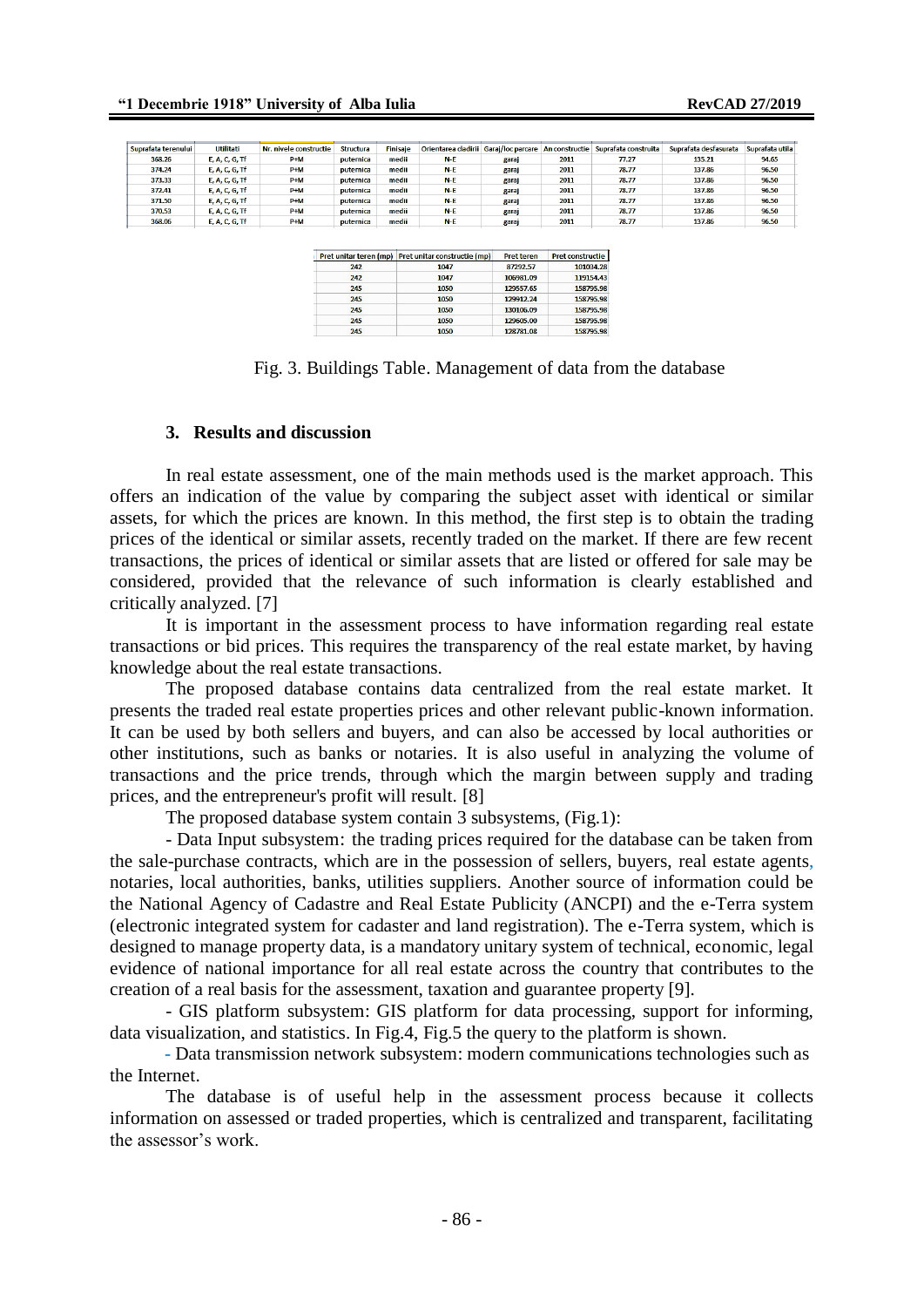| Y      | $\left  \right $ $\left  \right $ $\left  \right $ $\left  \right $ $\left  \right $ $\left  \right $ $\left  \right $ $\left  \right $ $\left  \right $ $\left  \right $ $\left  \right $ $\left  \right $ $\left  \right $ $\left  \right $ $\left  \right $ $\left  \right $ $\left  \right $ $\left  \right $ $\left  \right $ $\left  \right $ $\left  \right $ $\left  \right $ $\left  \right $ $\left  \right $ $\left  \$ | Layout1 ( Layout2 /              |                                  | Command:<br>$\sqrt{2}$ = Type a command<br>R.<br>$\mathbf{x}$<br>x | $\overline{\phantom{a}}$               | $= 0$                |
|--------|------------------------------------------------------------------------------------------------------------------------------------------------------------------------------------------------------------------------------------------------------------------------------------------------------------------------------------------------------------------------------------------------------------------------------------|----------------------------------|----------------------------------|--------------------------------------------------------------------|----------------------------------------|----------------------|
| è.     |                                                                                                                                                                                                                                                                                                                                                                                                                                    | 2D <3D Vertical Exaggeration: 1x | Command<br>$\sim$                | Coordinate System:                                                 | View Scale 1<br>Pulkovo42/58a.Stereo70 | <b>AR</b><br>1294.97 |
|        | Data: lotizare                                                                                                                                                                                                                                                                                                                                                                                                                     |                                  | Auto-Zoom 6 Auto-Scroll          |                                                                    | Filter by:                             | - P Apply Filte      |
| $\sim$ | Featld                                                                                                                                                                                                                                                                                                                                                                                                                             | Nr cad                           | Suprafata lot                    |                                                                    |                                        |                      |
|        | 36                                                                                                                                                                                                                                                                                                                                                                                                                                 | 276063                           | 363.9921491015                   |                                                                    |                                        |                      |
|        | 37                                                                                                                                                                                                                                                                                                                                                                                                                                 |                                  |                                  |                                                                    |                                        |                      |
|        |                                                                                                                                                                                                                                                                                                                                                                                                                                    | 276064                           | 363.9921491006                   |                                                                    |                                        |                      |
|        | 38                                                                                                                                                                                                                                                                                                                                                                                                                                 | 276065                           | 365.9940566010                   |                                                                    |                                        |                      |
|        | 39                                                                                                                                                                                                                                                                                                                                                                                                                                 | 276066                           | 379.8863289840                   |                                                                    |                                        |                      |
|        | 40                                                                                                                                                                                                                                                                                                                                                                                                                                 | 276067                           | 378.0669473903                   |                                                                    |                                        |                      |
|        | 41                                                                                                                                                                                                                                                                                                                                                                                                                                 | 276062                           | 363.9921490987                   |                                                                    |                                        |                      |
|        | 42                                                                                                                                                                                                                                                                                                                                                                                                                                 | 276061                           | 362.6035371068                   |                                                                    |                                        |                      |
|        | 43                                                                                                                                                                                                                                                                                                                                                                                                                                 | 276077<br>276078                 | 518.9383564610<br>525.6370697505 |                                                                    |                                        |                      |

Fig.4. Checking the database



Fig.5. Display of related data from the database

# **4. Conclusions**

To conclude, the proposed database management system contains data taken from the real estate market with the specific characteristics of the traded properties, such as trade price. The database system was created using the Geographic Information System, it offers information on traded and assessed real estate properties, can lead to a better use of resources and can help the assessor establish a reasonable market value of the property.

# **5. References**

- *1. Esri Romania. Source: https://www.esri.ro/ro-ro/what-is-gis/overview*
- *2. Rodley, J. - Developing Databases: for the Web and Intranets, Scottsdale, Ariz: Coriolis, 1997;*
- *3. ITS Manual- Intelligent Transport Systems Romania. Source: [http://www.its-romania.ro/;](http://www.its-romania.ro/)*
- *4. Roib,V. – Contribution to streamlining traffic flow in Cluj-Napoca city, through the use of a modern traffic management system. Doctor's degree paper. Technical University of Cluj-Napoca, 162 p.,2009;*